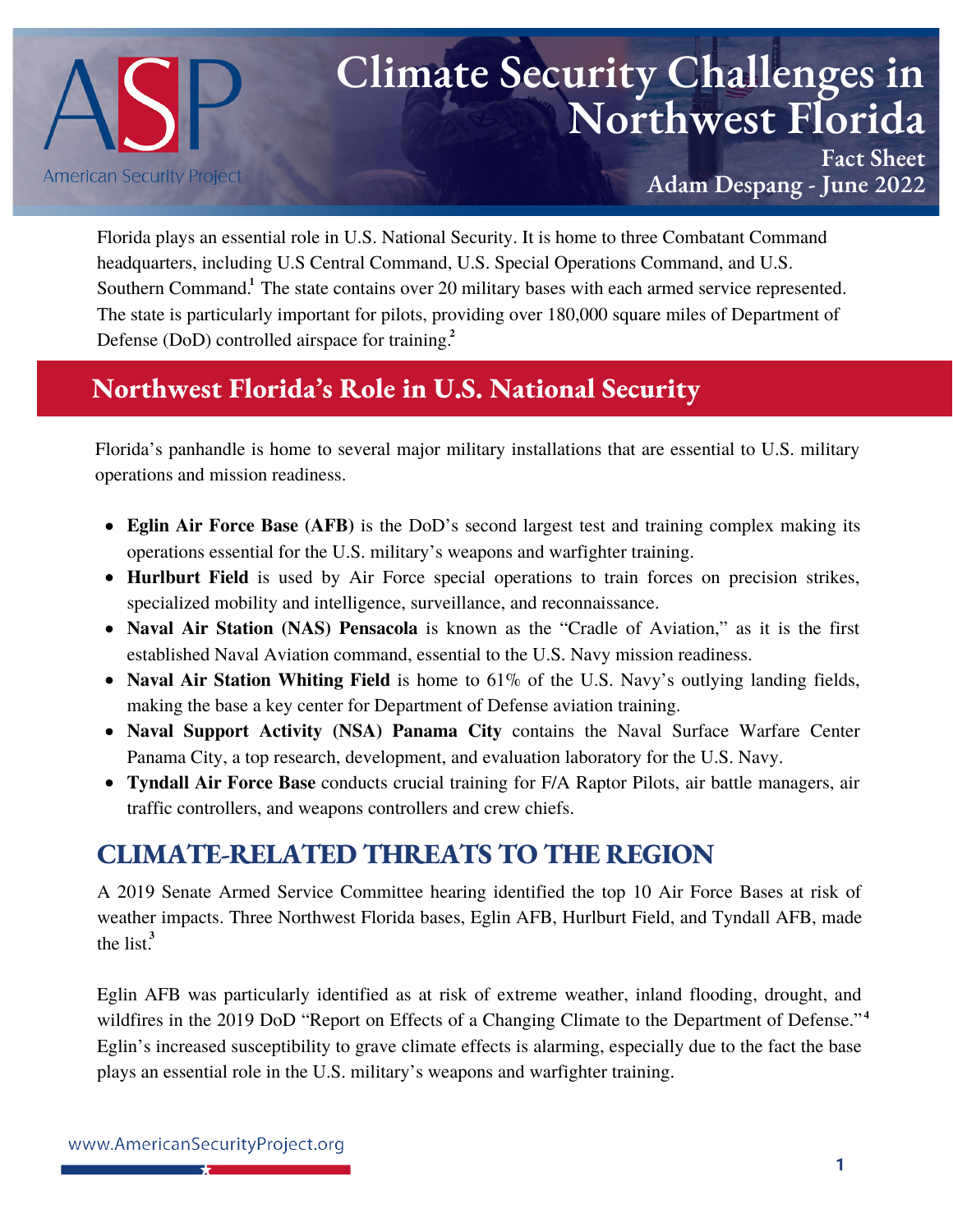#### **Flooding and Extreme Weather**

Flooding is of particular concern for Northwest Florida bases. In 2014, torrential rains caused record flooding at NAS Pensacola, Eglin AFB, and Hurlburt Field, [altering](https://www.sun-sentinel.com/opinion/commentary/fl-op-com-invading-sea-climate-change-military-20210409-jx4iv2yyobecveam7flu6mwyce-story.html) operations at all three.<sup>5</sup> In 2018, severe flooding coupled with high winds from Hurricane Michael damaged 95% of Tyndall AFB's infrastructure and disrupted training and maintenance for about a month. By 2050, Florida bases are expected to [experience](https://www.ucsusa.org/resources/us-military-front-lines-rising-seas) 10 times the number of floods experienced in 2016. While not affected much by sea level rise today, 50% of Eglin AFB facilities are expected to be affected by sea level rise flooding by 2070.<sup>6</sup>

#### **Extreme Heat and Wildfires**

Florida is facing increasing temperatures and its military bases are not immune. Currently Northwest Florida experiences around 70 days with temperatures crossing 100 degrees Fahrenheit. Worst case estimates that assume if no climate action is taken, all seven military bases in Northwest Florida will experience over 112 days above 100 degrees annually by 2100.<sup>7</sup> This fact is particularly alarming for readiness as the military [pauses](https://adminpubs.tradoc.army.mil/regulations/TR350-29.pdf) or limits all outdoor physical and strenuous activity when temperatures reach 90 degrees.<sup>8</sup> Referred to as black flag days, the trends in heat will increase their frequency, limiting servicemember's ability to train.

Eglin AFB is among a shortlist of bases that have the highest relative average [exposure](https://www.rand.org/pubs/research_briefs/RBA523-1.html) to wildfires and has one of the highest percentages of base area with high or very high wildfire hazard potential.<sup>9</sup> Wildfires also impact critical infrastructure outside of the installation, like electricity.

## **RESILIENCE EFFORTS AND CLIMATE SOLUTIONS**

In February 2022 Northwest Florida became a new sentinel [landscape](https://www.enterpriseflorida.com/news/enterprise-florida-announces-designation-of-northwest-florida-as-a-sentinel-landscape/), only the tenth in the nation and the second in Florida.<sup>10</sup> The designation, made by the U.S. Departments of Agriculture, Defense, and Interior, means the [region](https://sentinellandscapes.org/landscapes/northwest-florida/) will receive priority for Federal funding to protect military missions, maintain rural land uses, and conserve habitats.<sup>11</sup> Enterprise Florida, the Florida Defense Alliance, and the Florida Defense Support Task Force worked together to draft and submit the proposal.

Tyndall AFB, in its \$4.9 billion recovery plan and quest to become the [installation](https://www.tyndallifs.com/) of the future, continues to rebuild after devastating storms in  $2018<sup>12</sup>A$  \$357 million [infrastructure](https://www.newsherald.com/story/news/military/tyndall/2022/05/10/tyndall-air-force-base-contract-awarded-infrastructure-project/9657769002/) project was awarded to rebuild roadways, fencing, lighting, parking, water, wastewater, electrical, stormwater, communications, fire protection infrastructure and other related works.<sup>13</sup>The contractor will be required to comply with Miami/Dade County hurricane standards.

In 2018, the City of Pensacola Climate Mitigation and Adaption Task Force released a [report](https://www.cityofpensacola.com/DocumentCenter/View/15491/Climate-Mitigation-and-Adaptation-Task-Force-Report-PDF) on climate mitigation strategies for the region.<sup>14</sup> The plan outlines opportunities to cut greenhouse gas emissions and urges updates to emergency management and infrastructure plans that incorporate climate change projections and calls on local authorities to protect wetlands and natural spaces to aid excess water drainage. **15**

www.AmericanSecurityProject.org उम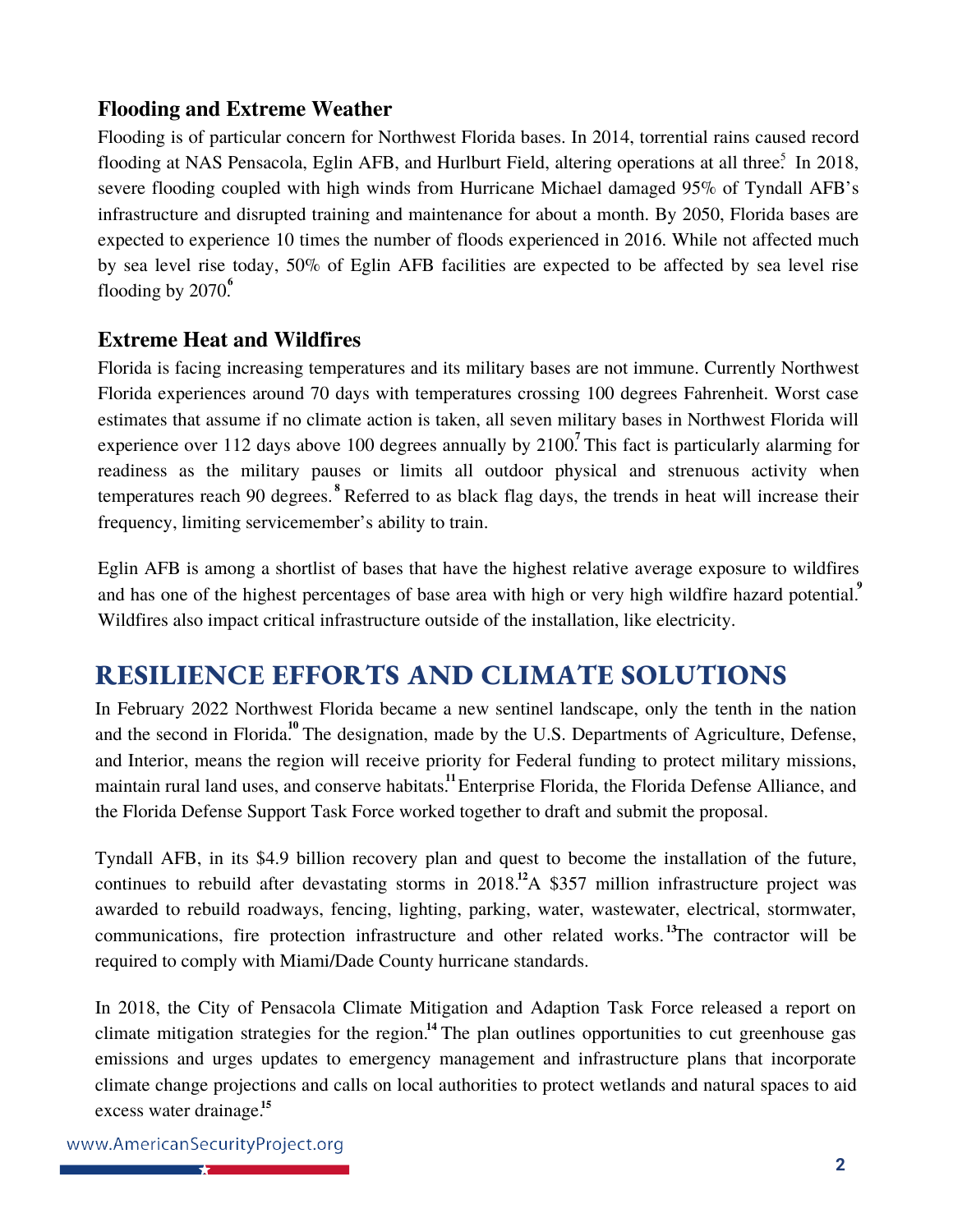Florida's Department of Environmental Protection has continued to provide financial assistance to prepare coastal communities for current and future effects of rising sea levels, including coastal flooding, erosion and ecosystem changes.

### **FEDERALPROGRAMS–CLIMATEMITIGATION & RESILIENCE**

This list provides examples of programs available to help address climate change. Some of these programs are available to military installations while others are only open to communities. The funding provided by each program is available through an annual application process.

The investment needed to catch up to years of deferred maintenance and to be ready for storms as strong as 2018's Hurricane Michael will be costly, but nowhere near the expense the DoD is likely to incur if the U.S. takes a slow or reactive approach to climate change. The programs need expansion.

**Flood [Mitigation](https://www.fema.gov/grants/mitigation/floods) Assistance** – \$200 mil/FY for flood prone areas. It provides funding to states, local communities, and federally recognized tribes and territories. It can also fund projects that reduce or eliminate the risk of repetitive flood damage to buildings insured by the National Flood Insurance Program. **16**

**National Coastal [Resilience](https://coast.noaa.gov/resilience-grant/) Fund** – \$34 mil/FY for flood protection for coastal communities through building/enhancing green infrastructure. Restored coastal ecosystems provide valuable habitat for fish and wildlife. These same wetlands, dunes, and coral reefs also offer flood protection for coastal communities by lessening wave energy and absorbing excess waters. **17**

**Defense Community [Infrastructure](https://oldcc.gov/defense-community-infrastructure-program-dcip) Program** – \$50 mil/FY is available to empower communities that surround military installations to strengthen operational readiness by building or strengthening vital community infrastructure (roads, schools, etc.). **18**

**Military Installation [Sustainability](https://oldcc.gov/our-programs/military-installation-sustainability)** – \$12 mil/FY for community vulnerability studies used to enhance or fortify infrastructure outside a military base.<sup>19</sup>

**Sentinel [Landscape](https://sentinellandscapes.org/) Program** – \$60 mil/FY for land acquisition to advance sustainable land practices around bases and to strengthen military readiness, conserve natural resources, bolster agricultural and forestry economies, and increase climate change resilience. **20**

**Defense Access Road [Program](https://highways.dot.gov/federal-lands/programs/defense)** – \$20 mil/FY for public highway improvements. DAR empowers communities to mitigate risks to infrastructure posed by recurrent flooding and sea level fluctuation when access to a military installation is reduced.<sup>21</sup>

**Building Resilient [Infrastructure](https://www.fema.gov/grants/mitigation/building-resilient-infrastructure-communities) and Communities** – \$500 mil/FY for hazard prone areas. Supports communities through capability- and capacity-building to encourage and enable innovation, promote partnerships, and enable large projects<sup>22</sup>